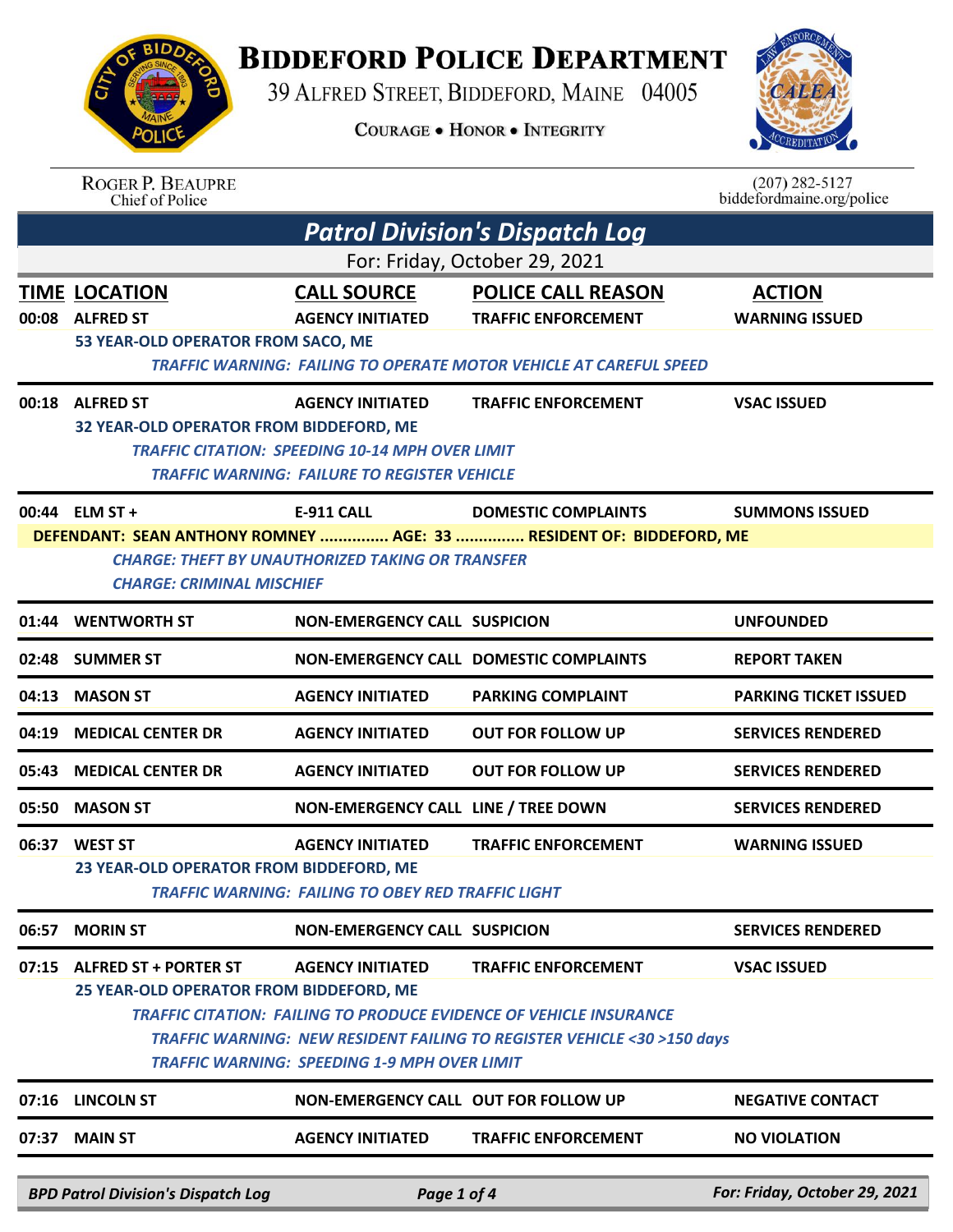|       | <b>TIME LOCATION</b><br>07:43 ELM ST                                                                                                                                                                                                                                                                                                                           | <b>CALL SOURCE</b><br>NON-EMERGENCY CALL TRESPASSING                              | <b>POLICE CALL REASON</b>                                                                              | <b>ACTION</b><br><b>REPORT TAKEN</b> |  |
|-------|----------------------------------------------------------------------------------------------------------------------------------------------------------------------------------------------------------------------------------------------------------------------------------------------------------------------------------------------------------------|-----------------------------------------------------------------------------------|--------------------------------------------------------------------------------------------------------|--------------------------------------|--|
| 07:45 | <b>MAIN ST</b><br>34 YEAR-OLD OPERATOR FROM BIDDEFORD, ME                                                                                                                                                                                                                                                                                                      | <b>AGENCY INITIATED</b>                                                           | <b>TRAFFIC ENFORCEMENT</b><br><b>TRAFFIC WARNING: OPERATE VEHICLE W/O VALID INSPECTION CERTIFICATE</b> | <b>WARNING ISSUED</b>                |  |
|       | 08:15 HILLS BEACH RD                                                                                                                                                                                                                                                                                                                                           | E-911 CALL                                                                        | 911 MISUSE                                                                                             | <b>NEGATIVE CONTACT</b>              |  |
|       | 08:32 MAIN ST<br><b>45 YEAR-OLD OPERATOR FROM ARUNDEL, ME</b>                                                                                                                                                                                                                                                                                                  | <b>AGENCY INITIATED</b>                                                           | <b>TRAFFIC ENFORCEMENT</b><br><b>TRAFFIC WARNING: SPEEDING 10-14 MPH OVER LIMIT IN SCHOOL ZONE</b>     | <b>WARNING ISSUED</b>                |  |
|       | 08:42 MAPLEWOOD AVE                                                                                                                                                                                                                                                                                                                                            | <b>RADIO</b>                                                                      | <b>OUT FOR FOLLOW UP</b>                                                                               | <b>NEGATIVE CONTACT</b>              |  |
|       | 08:53 CENTER ST                                                                                                                                                                                                                                                                                                                                                | NON-EMERGENCY CALL PARKING COMPLAINT                                              |                                                                                                        | <b>NO ACTION REQUIRED</b>            |  |
|       | 08:54 ALFRED ST + MAY ST                                                                                                                                                                                                                                                                                                                                       | <b>E-911 CALL</b>                                                                 | <b>BOLO</b>                                                                                            | <b>NEGATIVE CONTACT</b>              |  |
| 09:18 | <b>MAIN ST</b><br>30 YEAR-OLD OPERATOR FROM BIDDEFORD, ME                                                                                                                                                                                                                                                                                                      | <b>AGENCY INITIATED</b><br><b>TRAFFIC WARNING: FAILURE TO REGISTER VEHICLE</b>    | <b>TRAFFIC ENFORCEMENT</b><br><b>TRAFFIC WARNING: SPEEDING 1-9 MPH OVER LIMIT IN SCHOOL ZONE</b>       | <b>WARNING ISSUED</b>                |  |
| 09:24 | <b>MAIN ST</b><br>34 YEAR-OLD OPERATOR FROM BIDDEFORD, ME                                                                                                                                                                                                                                                                                                      | <b>AGENCY INITIATED</b>                                                           | <b>TRAFFIC ENFORCEMENT</b><br><b>TRAFFIC WARNING: SPEEDING 1-9 MPH OVER LIMIT IN SCHOOL ZONE</b>       | <b>WARNING ISSUED</b>                |  |
|       | 09:33 SOUTH ST<br><b>AGENCY INITIATED</b><br><b>VSAC ISSUED</b><br><b>TRAFFIC ENFORCEMENT</b><br>20 YEAR-OLD OPERATOR FROM LYMAN, ME<br><b>TRAFFIC CITATION: SPEEDING 10-14 MPH OVER LIMIT</b><br>TRAFFIC WARNING: FAILING TO NOTIFY STATE OF NAME AND ADDRESS CHANGE<br>TRAFFIC WARNING: PASS 18 OR OLDER; OPER NOT PROPERLY SECURED IN SEAT BELT 1ST OFFENSE |                                                                                   |                                                                                                        |                                      |  |
| 09:34 | <b>GUINEA RD</b>                                                                                                                                                                                                                                                                                                                                               | <b>E-911 CALL</b>                                                                 | 911 MISUSE                                                                                             | <b>SERVICES RENDERED</b>             |  |
| 09:53 | <b>RIVER RD + BUZZELL RD</b><br>22 YEAR-OLD OPERATOR FROM LIMERICK, ME                                                                                                                                                                                                                                                                                         | <b>AGENCY INITIATED</b><br><b>TRAFFIC CITATION: SPEEDING 10-14 MPH OVER LIMIT</b> | <b>TRAFFIC ENFORCEMENT</b>                                                                             | <b>VSAC ISSUED</b>                   |  |
|       | 09:58 HILL ST                                                                                                                                                                                                                                                                                                                                                  | <b>E-911 CALL</b>                                                                 | <b>VEHICLE CRASH - POLICE ONLY</b>                                                                     | <b>SERVICES RENDERED</b>             |  |
|       | 10:04 BUZZELL RD<br><b>VSAC ISSUED</b><br><b>AGENCY INITIATED</b><br><b>TRAFFIC ENFORCEMENT</b><br>18 YEAR-OLD OPERATOR FROM BIDDEFORD, ME<br><b>TRAFFIC CITATION: SPEEDING 20-24 MPH OVER LIMIT</b><br><b>TRAFFIC WARNING: FAILING TO CARRY VEHICLE REGISTRATION</b><br><b>TRAFFIC WARNING: OPERATE VEHICLE W/O VALID INSPECTION CERTIFICATE</b>              |                                                                                   |                                                                                                        |                                      |  |
| 10:20 | <b>BUZZELL RD</b><br>29 YEAR-OLD OPERATOR FROM WATERBORO, ME                                                                                                                                                                                                                                                                                                   | <b>AGENCY INITIATED</b><br><b>TRAFFIC WARNING: SPEEDING 10-14 MPH OVER LIMIT</b>  | <b>TRAFFIC ENFORCEMENT</b>                                                                             | <b>WARNING ISSUED</b>                |  |
| 10:27 | <b>WENTWORTH ST</b>                                                                                                                                                                                                                                                                                                                                            | <b>E-911 CALL</b>                                                                 | <b>DISTURBANCE / NOISE</b>                                                                             | <b>NEGATIVE CONTACT</b>              |  |
|       | <b>BPD Patrol Division's Dispatch Log</b>                                                                                                                                                                                                                                                                                                                      | Page 2 of 4                                                                       |                                                                                                        | For: Friday, October 29, 2021        |  |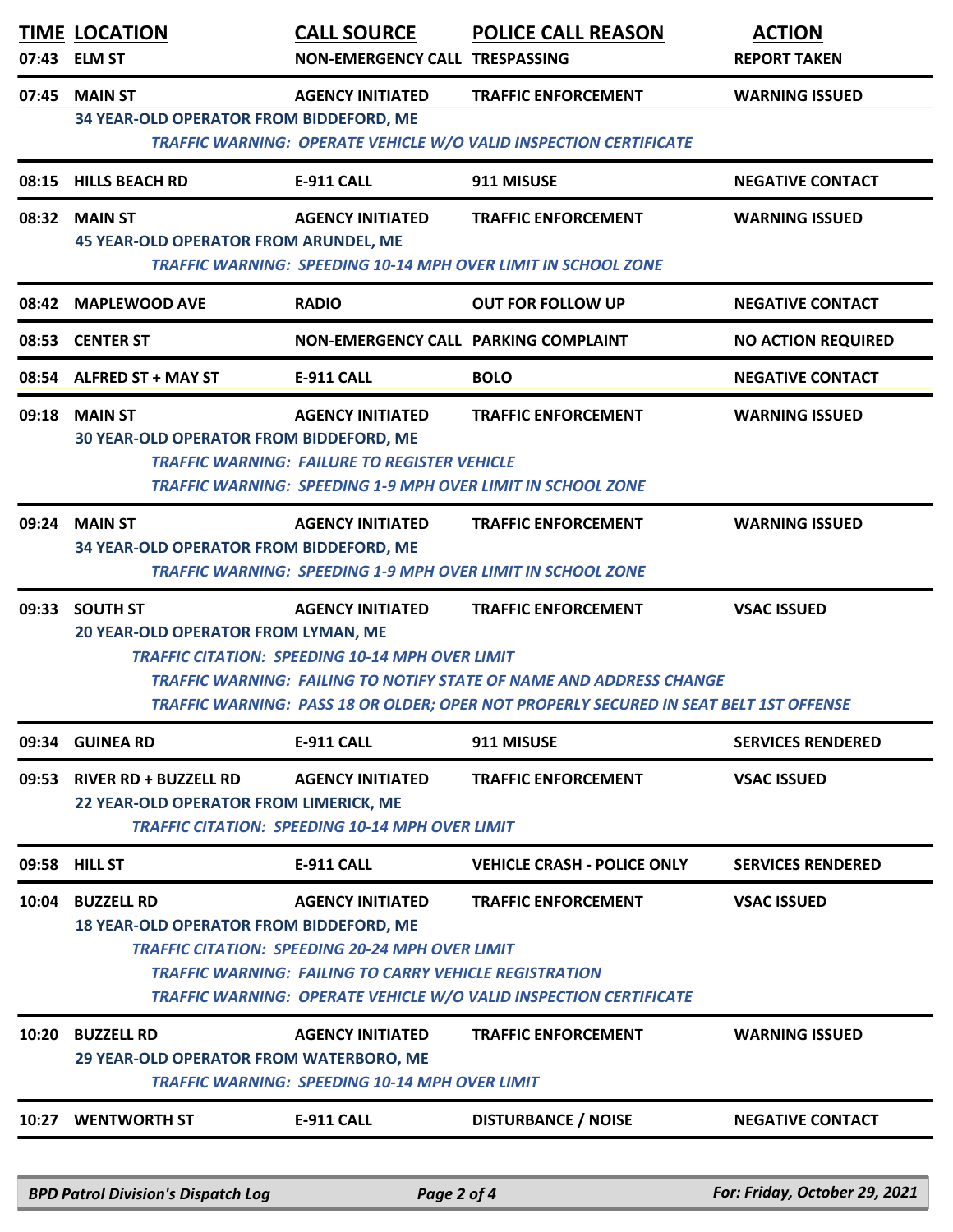| 10:41                                                                                                                                                                                                                                                                             | <b>TIME LOCATION</b><br><b>GEORGE ST</b>                                                                                                                                                                                                                                                              | <b>CALL SOURCE</b><br>NON-EMERGENCY CALL ANIMAL COMPLAINT                        | <b>POLICE CALL REASON</b>                                                                                                                                                                                                                                   | <b>ACTION</b><br><b>SERVICES RENDERED</b> |  |  |
|-----------------------------------------------------------------------------------------------------------------------------------------------------------------------------------------------------------------------------------------------------------------------------------|-------------------------------------------------------------------------------------------------------------------------------------------------------------------------------------------------------------------------------------------------------------------------------------------------------|----------------------------------------------------------------------------------|-------------------------------------------------------------------------------------------------------------------------------------------------------------------------------------------------------------------------------------------------------------|-------------------------------------------|--|--|
| 11:10                                                                                                                                                                                                                                                                             | <b>SOUTH ST + WESTMORE AVE AGENCY INITIATED</b><br>21 YEAR-OLD OPERATOR FROM BIDDEFORD, ME                                                                                                                                                                                                            | <b>TRAFFIC WARNING: SPEEDING 10-14 MPH OVER LIMIT</b>                            | <b>TRAFFIC ENFORCEMENT</b><br><b>TRAFFIC CITATION: FAILING TO PRODUCE EVIDENCE OF VEHICLE INSURANCE</b>                                                                                                                                                     | <b>VSAC ISSUED</b>                        |  |  |
| 11:23                                                                                                                                                                                                                                                                             | <b>MAY ST</b><br>59 YEAR-OLD OPERATOR FROM LYMAN, ME                                                                                                                                                                                                                                                  | <b>AGENCY INITIATED</b><br><b>TRAFFIC WARNING: SPEEDING 10-14 MPH OVER LIMIT</b> | <b>TRAFFIC ENFORCEMENT</b><br>TRAFFIC CITATION: OPERATE VEHICLE W/O VALID INSPECTION CERTIFICATE                                                                                                                                                            | <b>VSAC ISSUED</b>                        |  |  |
| 11:23                                                                                                                                                                                                                                                                             | <b>WESTERN AVE</b>                                                                                                                                                                                                                                                                                    | <b>AGENCY INITIATED</b>                                                          | <b>PAPERWORK</b>                                                                                                                                                                                                                                            | <b>NEGATIVE CONTACT</b>                   |  |  |
|                                                                                                                                                                                                                                                                                   | 11:33 MAY ST + ORCHARD ST<br>27 YEAR-OLD OPERATOR FROM BIDDEFORD, ME                                                                                                                                                                                                                                  | <b>AGENCY INITIATED</b>                                                          | <b>TRAFFIC ENFORCEMENT</b><br><b>TRAFFIC CITATION: FAILING TO PRODUCE EVIDENCE OF VEHICLE INSURANCE</b><br><b>TRAFFIC CITATION: OPERATE VEHICLE W/O VALID INSPECTION CERTIFICATE</b><br>TRAFFIC WARNING: FAILING TO NOTIFY STATE OF NAME AND ADDRESS CHANGE | <b>VSAC ISSUED</b>                        |  |  |
|                                                                                                                                                                                                                                                                                   | 11:45 HILL ST                                                                                                                                                                                                                                                                                         | <b>AGENCY INITIATED</b>                                                          | <b>COMMUNITY ENGAGEMENT</b>                                                                                                                                                                                                                                 | <b>SERVICES RENDERED</b>                  |  |  |
|                                                                                                                                                                                                                                                                                   | 11:46 ELM ST                                                                                                                                                                                                                                                                                          | <b>AGENCY INITIATED</b>                                                          | <b>OUT FOR FOLLOW UP</b>                                                                                                                                                                                                                                    | <b>SERVICES RENDERED</b>                  |  |  |
|                                                                                                                                                                                                                                                                                   | 11:55 THORNTON ST                                                                                                                                                                                                                                                                                     | NON-EMERGENCY CALL PARKING COMPLAINT                                             |                                                                                                                                                                                                                                                             | <b>PARKING TICKET ISSUED</b>              |  |  |
|                                                                                                                                                                                                                                                                                   | 12:02 SACO FALLS WAY                                                                                                                                                                                                                                                                                  |                                                                                  | NON-EMERGENCY CALL MENTAL ILLNESS CASES                                                                                                                                                                                                                     | <b>SERVICES RENDERED</b>                  |  |  |
|                                                                                                                                                                                                                                                                                   | 12:45 HIGH ST                                                                                                                                                                                                                                                                                         | NON-EMERGENCY CALL CIVIL COMPLAINT                                               |                                                                                                                                                                                                                                                             | <b>CIVIL COMPLAINT</b>                    |  |  |
|                                                                                                                                                                                                                                                                                   | 12:46 MASON ST<br><b>ARREST(S) MADE</b><br>NON-EMERGENCY CALL WARRANT ARREST<br>DEFENDANT: CORY S BARRY  AGE: 29  RESIDENT OF: SACO, ME<br><b>CHARGE: WARRANT ARREST</b><br><b>CHARGE: REFUSING TO SUBMIT TO ARREST OR DETENTION-REFUSAL TO STOP</b><br><b>CHARGE: VIOLATING CONDITION OF RELEASE</b> |                                                                                  |                                                                                                                                                                                                                                                             |                                           |  |  |
| 12:49                                                                                                                                                                                                                                                                             | <b>HILL ST + WESTFIELD EXT</b>                                                                                                                                                                                                                                                                        | <b>AGENCY INITIATED</b>                                                          | <b>TRAFFIC ENFORCEMENT</b>                                                                                                                                                                                                                                  | <b>WARNING ISSUED</b>                     |  |  |
| 13:28                                                                                                                                                                                                                                                                             | <b>BRADBURY ST</b>                                                                                                                                                                                                                                                                                    | <b>NON-EMERGENCY CALL CIVIL COMPLAINT</b>                                        |                                                                                                                                                                                                                                                             | <b>SERVICES RENDERED</b>                  |  |  |
| <b>ARREST(S) MADE</b><br><b>MIDDLE ST + POOL ST</b><br>NON-EMERGENCY CALL WARRANT ARREST<br>13:35<br>DEFENDANT: JENNIFER ROBIN BELAIR  AGE: 51  RESIDENT OF: BIDDEFORD, ME<br><b>CHARGE: POSSESSION OF DRUG PARAPHERNALIA WITH INTENT TO USE</b><br><b>CHARGE: WARRANT ARREST</b> |                                                                                                                                                                                                                                                                                                       |                                                                                  |                                                                                                                                                                                                                                                             |                                           |  |  |
|                                                                                                                                                                                                                                                                                   | <b>14:18 HIGH ST</b>                                                                                                                                                                                                                                                                                  | <b>E-911 CALL</b>                                                                | <b>DISTURBANCE / NOISE</b>                                                                                                                                                                                                                                  | <b>WARNING ISSUED</b>                     |  |  |
|                                                                                                                                                                                                                                                                                   | 14:35 ALFRED ST                                                                                                                                                                                                                                                                                       | <b>WALK-IN AT STATION</b>                                                        | <b>PAPERWORK</b>                                                                                                                                                                                                                                            | <b>SERVICES RENDERED</b>                  |  |  |
| 14:47                                                                                                                                                                                                                                                                             | <b>MAPLEWOOD AVE</b>                                                                                                                                                                                                                                                                                  | <b>E-911 CALL</b>                                                                | 911 MISUSE                                                                                                                                                                                                                                                  | <b>NEGATIVE CONTACT</b>                   |  |  |
| 14:50                                                                                                                                                                                                                                                                             | <b>WINDSOR LN</b>                                                                                                                                                                                                                                                                                     | NON-EMERGENCY CALL PARKING COMPLAINT                                             |                                                                                                                                                                                                                                                             | <b>GONE ON ARRIVAL</b>                    |  |  |
| 15:17                                                                                                                                                                                                                                                                             | <b>MAIN ST</b>                                                                                                                                                                                                                                                                                        | <b>WALK-IN AT STATION</b>                                                        | <b>PAPERWORK</b>                                                                                                                                                                                                                                            | <b>SERVICES RENDERED</b>                  |  |  |
|                                                                                                                                                                                                                                                                                   |                                                                                                                                                                                                                                                                                                       |                                                                                  |                                                                                                                                                                                                                                                             |                                           |  |  |